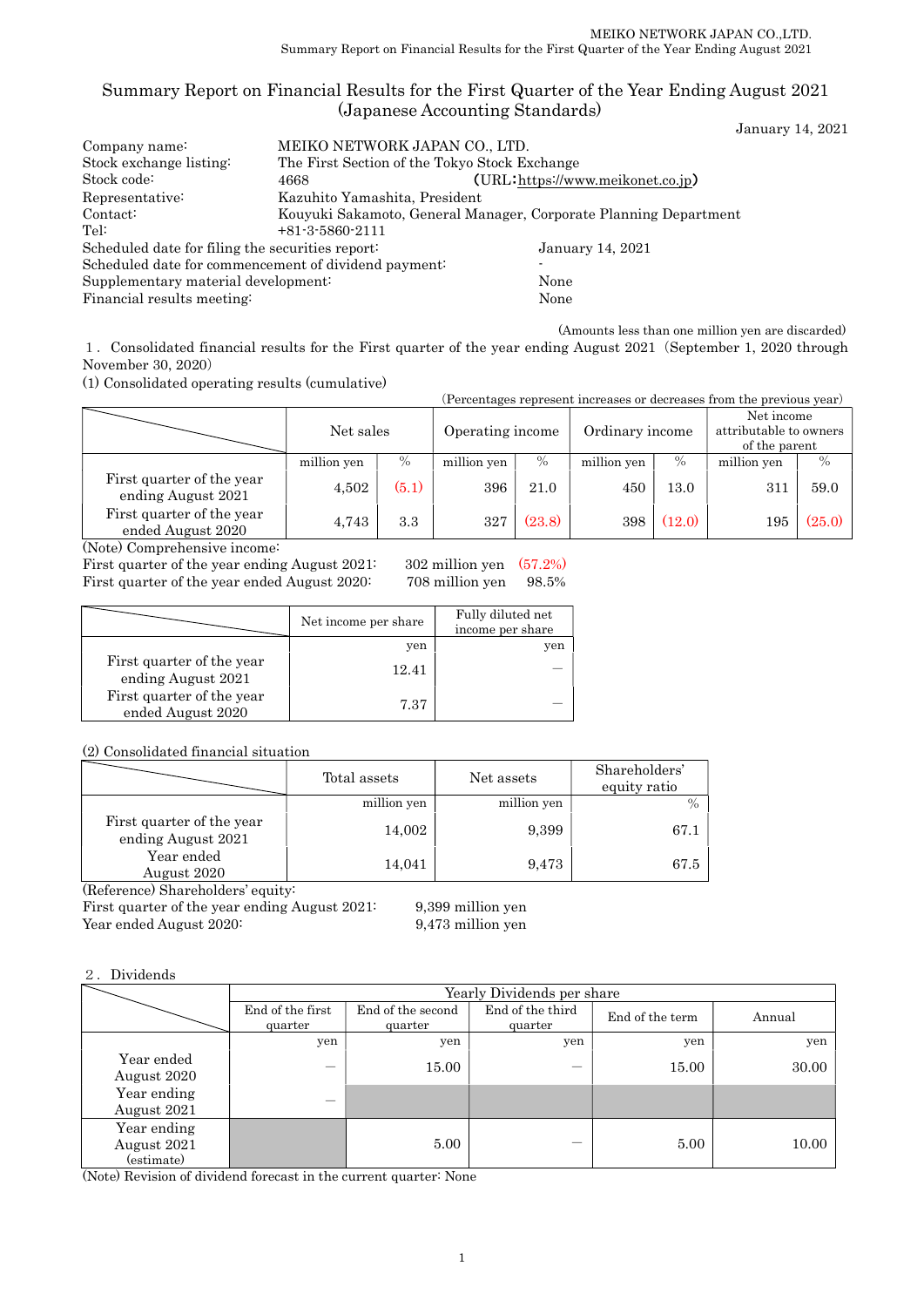3.Forecast of consolidated financial results for fiscal year ending August 2021 (September 1, 2020 through August 31, 2021)

| (Percentages represent increases or decreases from the previous year for the full-year figures, |  |  |
|-------------------------------------------------------------------------------------------------|--|--|
| and from the second quarter of the previous year for the second quarter figures.)               |  |  |

|                                   | Net sales   |        | Operating income |        | Ordinary income |        | Net income<br>attributable to<br>owners of the parent |        | Net income<br>per share |
|-----------------------------------|-------------|--------|------------------|--------|-----------------|--------|-------------------------------------------------------|--------|-------------------------|
|                                   | million yen | $\%$   | million yen      | $\%$   | million yen     | $\%$   | million yen                                           | $\%$   | yen                     |
| Second<br>quarter<br>(cumulative) | 9,300       | (10.8) | 667              | (47.9) | 689             | (50.2) | 333                                                   | (57.9) | 13.28                   |
| Full-year                         | 18.300      | 0.4    | 264              | 22.9   | 319             | (29.4) | 270                                                   |        | 10.76                   |

(Note) Revision of consolidated earnings forecast' numerical values in the current quarter: None

### (Notes)

- (1) Changes of important subsidiaries during the period (changes of specific subsidiaries in accordance with changes in the scope of consolidation): None
- (2) Application of particular accounts procedures to the preparation of quarterly consolidated financial statements: None
- (3) Changes in accounting policies and changes or restatement of accounting estimates

| (i) Changes in accounting policies caused by revision of accounting standards: | None |
|--------------------------------------------------------------------------------|------|
| $(i)$ Changes in accounting policies other than $(i)$ :                        | None |
| (iii) Changes in accounting estimates:                                         | None |
| (iv) Restatement:                                                              | None |

## (4) Number of outstanding issues (common stock)

| (i) Number of outstanding shares at the end of the period (including treasury stock) |                                                                   |  |  |  |  |  |
|--------------------------------------------------------------------------------------|-------------------------------------------------------------------|--|--|--|--|--|
| First quarter of the year ending August 2021:                                        | 27,803,600 shares                                                 |  |  |  |  |  |
| Year ended August 2020:                                                              | 27,803,600 shares                                                 |  |  |  |  |  |
|                                                                                      | (ii) Number of shares of treasury stock at the end of the period: |  |  |  |  |  |
| First quarter of the year ending August 2021:                                        | 2,720,024 shares                                                  |  |  |  |  |  |
| Year ended August 2020:                                                              | 2,719,974 shares                                                  |  |  |  |  |  |
| (iii) Average number of shares during the period (accumulated consolidated quarter)  |                                                                   |  |  |  |  |  |
| First quarter of the year ending August 2021:                                        | 25,083,622 shares                                                 |  |  |  |  |  |
| First quarter of the year ended August 2020:                                         | 26,557,026 shares                                                 |  |  |  |  |  |
|                                                                                      |                                                                   |  |  |  |  |  |

### ※ This financial summary falls outside the scope of quarterly review procedures.

### ※ Explanation of the appropriate use of the forecasts of financial results, and other noteworthy matters

Forward-looking statements in the document, such as earnings forecasts, are based on the information currently available and certain assumptions that the company thinks reasonable. Actual results may differ remarkably from the statements due to variety of different factors.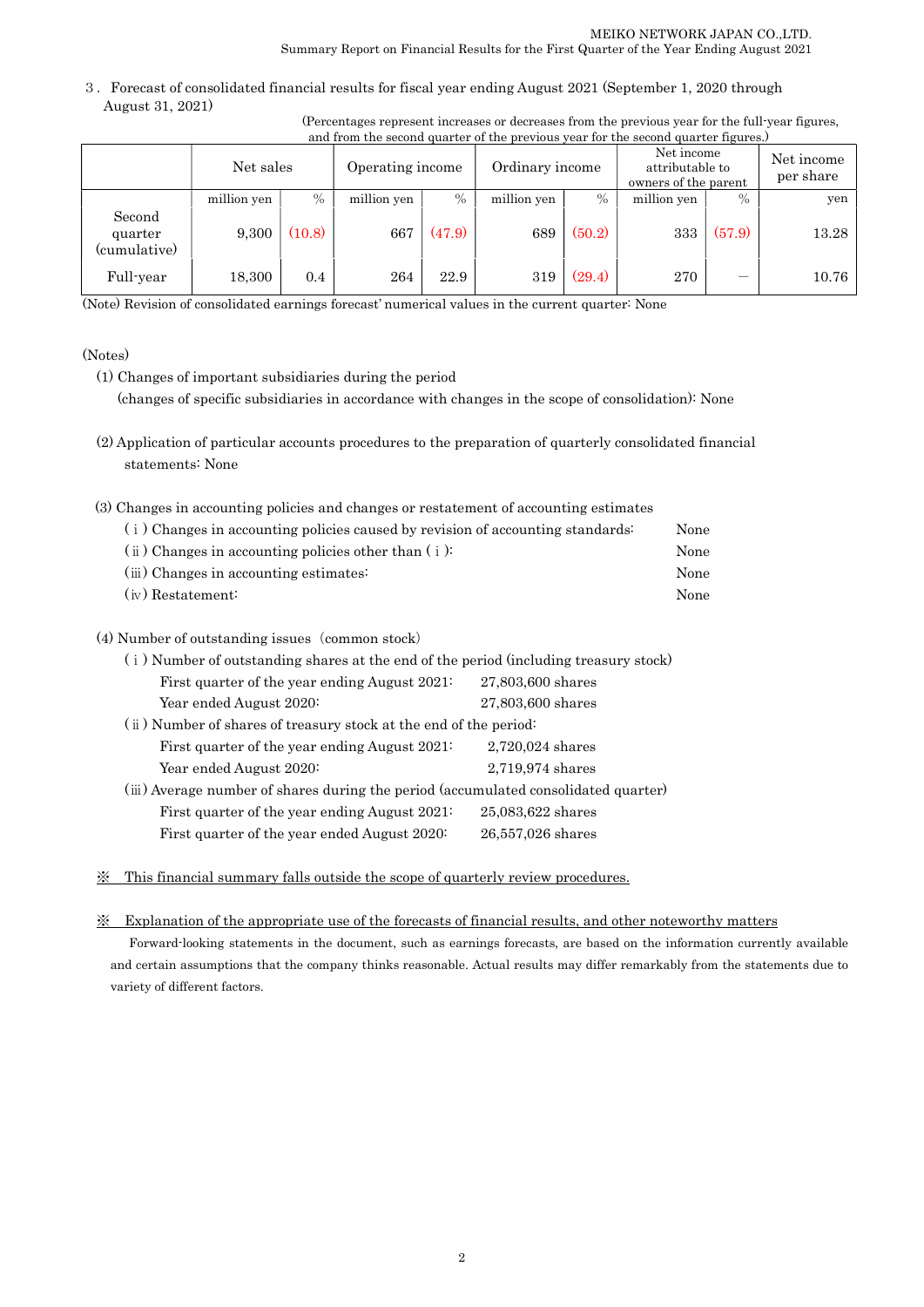| Term                                                                                  |                      | First quarter of the year<br>ended August 2020 |                      | First quarter of the year<br>ending August 2021 |
|---------------------------------------------------------------------------------------|----------------------|------------------------------------------------|----------------------|-------------------------------------------------|
|                                                                                       |                      | From September 1, 2019<br>to November 30, 2019 |                      | From September 1, 2020<br>to November 30, 2020  |
| <b>Fiscal Period</b>                                                                  | Operating<br>results | Same period<br>of the<br>previous year         | Operating<br>results | Same period<br>of the<br>previous year          |
| Number of Meiko Gijuku directly operated schools                                      | 223                  | (8)                                            | 208                  | (15)                                            |
| Number of Meiko Gijuku directly operated schools<br>(MAXIS)                           | 92                   | (1)                                            | 93                   | $+1$                                            |
| Number of Meiko Gijuku directly operated schools<br>(KLINE)                           | 41                   | (1)                                            | 41                   |                                                 |
| Number of Meiko Gijuku directly operated schools<br>(KMG)                             | 43                   | $+43$                                          | 42                   | (1)                                             |
| Number of Meiko Gijuku directly operated schools<br>(One link)                        |                      |                                                | 21                   | $+21$                                           |
| Number of Meiko Gijuku directly operated schools                                      | 399                  | $+33$                                          | 405                  | $+6$                                            |
| Number of Meiko Gijuku franchised schools                                             | 1,530                | (125)                                          | 1,437                | (93)                                            |
| Total number of Meiko Gijuku schools                                                  | 1,929                | (92)                                           | 1,842                | (87)                                            |
| Number of registered students of Meiko Gijuku<br>directly operated schools            | 15,636               | (433)                                          | 14,523               | (1,113)                                         |
| Number of registered students of Meiko Gijuku<br>directly operated schools (MAXIS)    | 7,008                | $+296$                                         | 6,977                | (31)                                            |
| Number of registered students of Meiko Gijuku<br>directly operated schools (KLINE)    | 2,709                | (106)                                          | 2,766                | $+57$                                           |
| Number of registered students of Meiko Gijuku<br>directly operated schools (KMG)      | 2,351                | $+2,351$                                       | 2,187                | (164)                                           |
| Number of registered students of Meiko Gijuku<br>directly operated schools (One link) |                      |                                                | 867                  | $+867$                                          |
| Number of registered students of Meiko Gijuku<br>directly operated schools            | 27,704               | $+2,108$                                       | 27,320               | (384)                                           |
| Number of registered students<br>of Meiko Gijuku franchised schools                   | 89,293               | (6, 815)                                       | 81,310               | (7,983)                                         |
| Total number of registered students<br>of Meiko Gijuku schools                        | 116,997              | (4,707)                                        | 108,630              | (8, 367)                                        |
| Sales from Meiko Gijuku directly operated schools<br>(million yen)                    | 2,392                | $+177$                                         | 2,605                | $+213$                                          |
| Sales from Meiko Gijuku franchised schools ※1<br>(million yen)                        | 1,101                | (90)                                           | 1,026                | (75)                                            |
| Sales from Japanese language schools<br>(million yen)                                 | 381                  | $+37$                                          | 191                  | (189)                                           |
| Sales from others<br>(million yen)                                                    | 867                  | $+28$                                          | 679                  | (188)                                           |
| <b>Total Sales</b><br>(million yen)                                                   | 4,743                | $+151$                                         | 4,502                | (240)                                           |
| Sales from Meiko Gijuku directly operated schools<br>(million yen)                    | 2,392                | $+177$                                         | 2,605                | $+213$                                          |
| System-wide sales from Meiko Gijuku<br>franchised schools<br>(million yen)            | 6,911                | (493)                                          | 6,408                | (502)                                           |
| Total system-wide sales from Meiko Gijuku schools<br>$*2$                             | 9,303                | (316)                                          | 9,014                | (288)                                           |

(Reference) Trend of numbers of Meiko Gijuku schools and registered students and system-wide sales

(million ※ 1 Sales from Meiko Gijuku franchised schools represent royalty revenues and sales of products.

2 Total system-wide sales from Meiko Gijuku schools represent the sum of total sales of Meiko Gijuku directly operated schools, including tuition, materials fees, and examination fees, and the total sales of Meiko Gijuku franchised schools, including tuition. Materials fees and examination fees of franchised schools are excluded.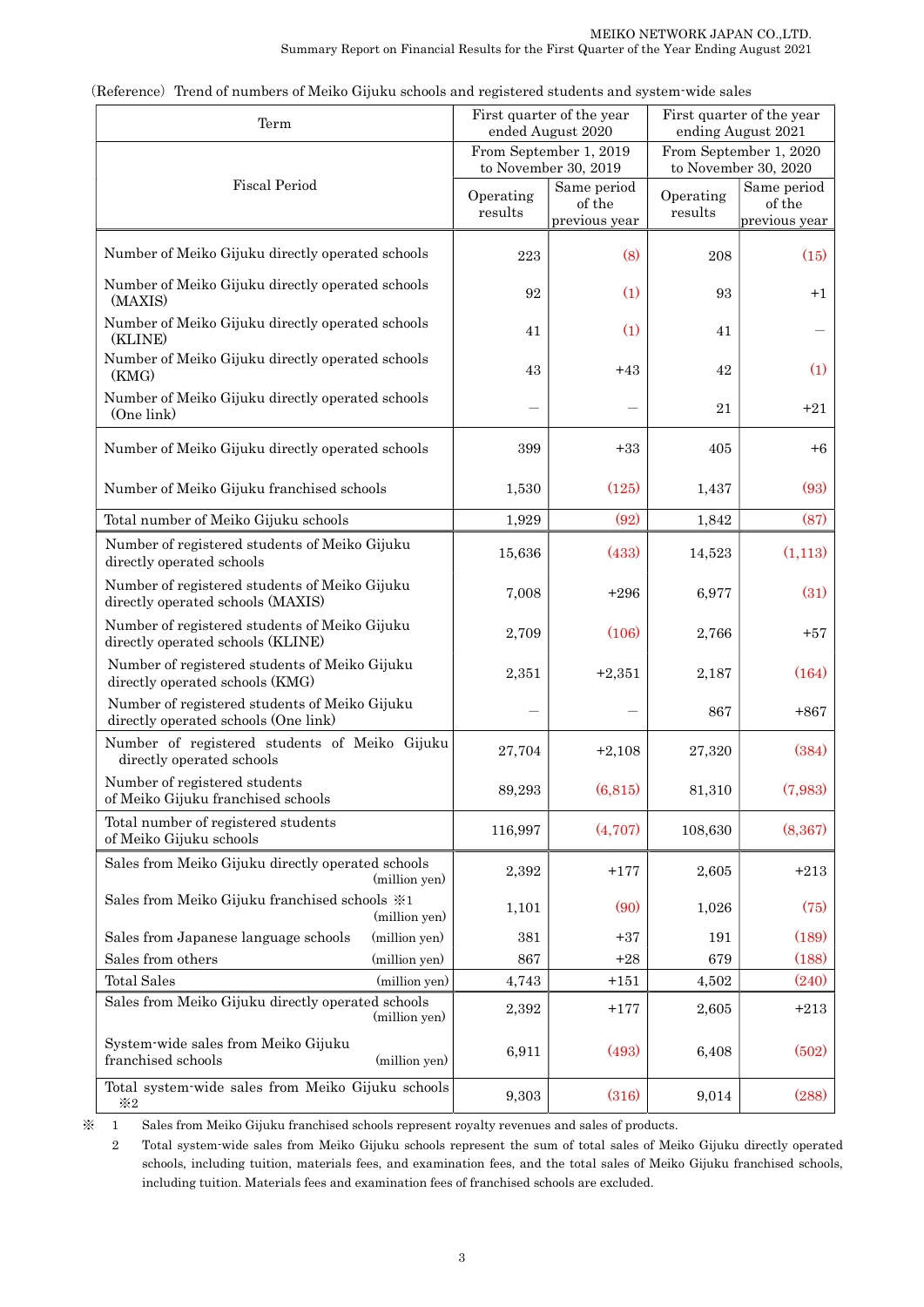# Summary of consolidated financial statements (1) Consolidated balance sheets

|                                     |                                                        | (Million yen)                                                           |
|-------------------------------------|--------------------------------------------------------|-------------------------------------------------------------------------|
|                                     | End of previous fiscal year<br>(As of August 31, 2020) | End of first quarter of the<br>fiscal year<br>(As of November 30, 2020) |
| Assets                              |                                                        |                                                                         |
| Current assets                      |                                                        |                                                                         |
| Cash and deposits                   | 7,015                                                  | 7.237                                                                   |
| Accounts receivable - trade         | 845                                                    | 886                                                                     |
| Securities                          | 300                                                    | 300                                                                     |
| Merchandise                         | 137                                                    | 129                                                                     |
| Work in process                     | 11                                                     | 10                                                                      |
| Supplies                            | 7                                                      | 9                                                                       |
| Advance payments - trade            | 14                                                     | 21                                                                      |
| Prepaid expenses                    | 279                                                    | 286                                                                     |
| Other                               | 282                                                    | 181                                                                     |
| Allowance for doubtful accounts     | (46)                                                   | (33)                                                                    |
| Total current assets                | 8.848                                                  | 9.028                                                                   |
| Non-current assets                  |                                                        |                                                                         |
| Property, plant and equipment       |                                                        |                                                                         |
| Buildings and structures            | 1,508                                                  | 1,566                                                                   |
| Accumulated depreciation            | (789)                                                  | (846)                                                                   |
| Buildings and structures, net       | 719                                                    | 720                                                                     |
| Tools, furniture and fixtures       | 350                                                    | 364                                                                     |
| Accumulated depreciation            | (321)                                                  | (336)                                                                   |
| Tools, furniture and fixtures, net  | 28                                                     | $\overline{27}$                                                         |
| Land                                | 385                                                    | 385                                                                     |
| Leased assets                       | 10                                                     | 10                                                                      |
| Accumulated depreciation            | (0)                                                    | (0)                                                                     |
| Leased assets, net                  | 9                                                      | $\boldsymbol{9}$                                                        |
| Total property, plant and equipment | 1,142                                                  | 1,142                                                                   |
| Intangible assets                   |                                                        |                                                                         |
| Goodwill                            | 277                                                    | 259                                                                     |
| Software                            | 255                                                    | 236                                                                     |
| Software in progress                | 8                                                      | 8                                                                       |
| Telephone subscription right        | $\overline{4}$                                         | $\overline{4}$                                                          |
| Total intangible assets             | 545                                                    | 508                                                                     |
| Investments and other assets        |                                                        |                                                                         |
| Investment securities               | 2,120                                                  | 1.961                                                                   |
| Long-term prepaid expenses          | 41                                                     | 36                                                                      |
| Deferred tax assets                 | 198                                                    | 235                                                                     |
| Leasehold and guarantee deposits    | 1,006                                                  | 953                                                                     |
| Long term time deposits             | 100                                                    | 100                                                                     |
| Other                               | 37                                                     | 37                                                                      |
| Total investments and other assets  | 3,504                                                  | 3.323                                                                   |
| Total non-current assets            | 5,192                                                  | 4,974                                                                   |
| Total assets                        | 14,041                                                 | 14,002                                                                  |
|                                     |                                                        |                                                                         |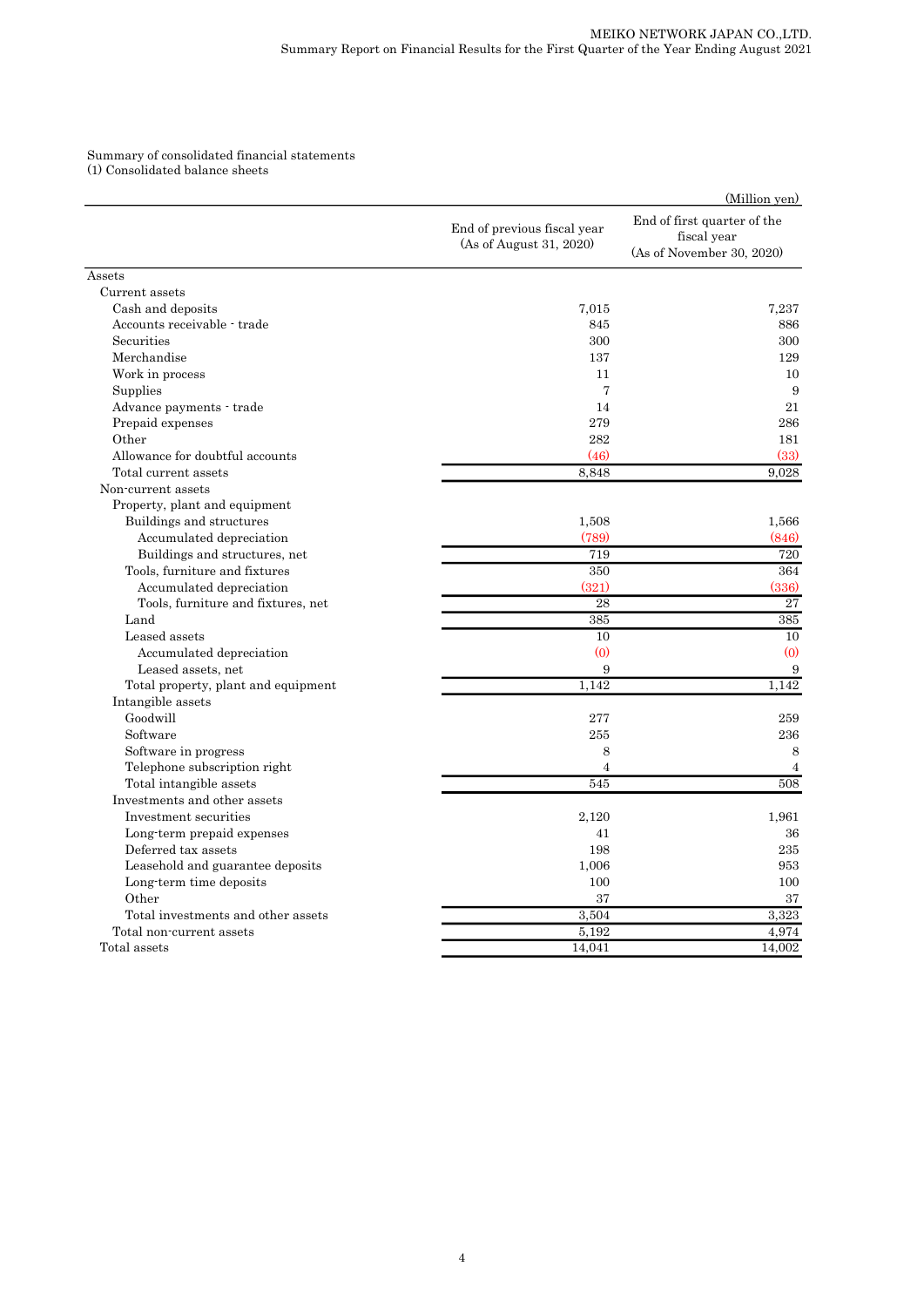### MEIKO NETWORK JAPAN CO.,LTD. Summary Report on Financial Results for the First Quarter of the Year Ending August 2021

|                                                       | End of previous fiscal year<br>(As of August 31, 2020) | End of first quarter of the<br>fiscal year<br>(As of November 30, 2020) |
|-------------------------------------------------------|--------------------------------------------------------|-------------------------------------------------------------------------|
| Liabilities                                           |                                                        |                                                                         |
| Current liabilities                                   |                                                        |                                                                         |
| Accounts payable - trade                              | 119                                                    | 137                                                                     |
| Accounts payable - other                              | 134                                                    | 70                                                                      |
| Accrued expenses                                      | 1,055                                                  | 831                                                                     |
| Income taxes payable                                  | 287                                                    | 240                                                                     |
| Accrued consumption taxes                             | 198                                                    | 254                                                                     |
| Advances received                                     | 1,537                                                  | 1,568                                                                   |
| Lease obligations                                     | $\mathbf{1}$                                           | $\mathbf{1}$                                                            |
| Deposits received                                     | 45                                                     | 141                                                                     |
| Provision for bonuses                                 | 423                                                    | 598                                                                     |
| Other                                                 | 43                                                     | 30                                                                      |
| Total current liabilities                             | 3.847                                                  | 3,876                                                                   |
| Non-current liabilities                               |                                                        |                                                                         |
| Retirement benefit liability                          | 104                                                    | 106                                                                     |
| Long-term accounts payable-other to employees         | 108                                                    | 107                                                                     |
| Long-term accounts payable-other to officers          | 117                                                    | 117                                                                     |
| Deferred tax liabilities                              | 32                                                     | 36                                                                      |
| Lease obligations                                     | 9                                                      | 8                                                                       |
| Asset retirement obligations                          | 346                                                    | 347                                                                     |
| Long-term guarantee deposits                          | 1                                                      | 1                                                                       |
| Total non-current liabilities                         | $\overline{720}$                                       | 726                                                                     |
| Total liabilities                                     | 4,568                                                  | 4,603                                                                   |
| Net assets                                            |                                                        |                                                                         |
| Shareholders' equity                                  |                                                        |                                                                         |
| Share capital                                         | 972                                                    | 972                                                                     |
| Capital surplus                                       | 909                                                    | 909                                                                     |
| Retained earnings                                     | 10,140                                                 | 10,075                                                                  |
| Treasury shares                                       | (2,903)                                                | (2,903)                                                                 |
| Total shareholders' equity                            | 9.119                                                  | 9.054                                                                   |
| Accumulated other comprehensive income                |                                                        |                                                                         |
| Valuation difference on available-for-sale securities | 342                                                    | 333                                                                     |
| Foreign currency translation adjustment               | 11                                                     | 11                                                                      |
| Total accumulated other comprehensive income          | 354                                                    | 345                                                                     |
| Total net assets                                      | 9,473                                                  | 9,399                                                                   |
| Total liabilities and net assets                      | 14,041                                                 | 14,002                                                                  |

(Million yen)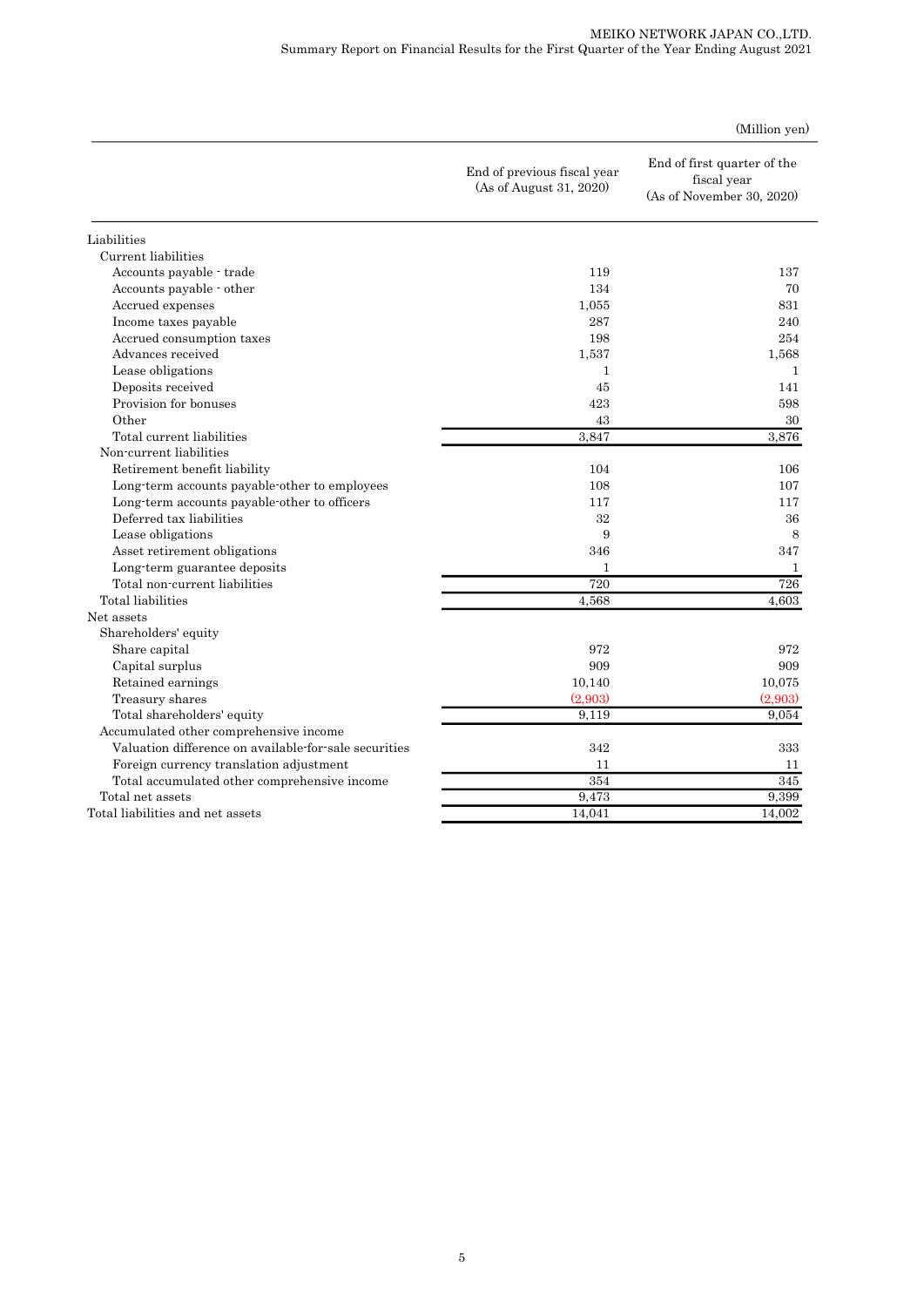### (2) Consolidated statements of income and comprehensive income Consolidated statements of income

|                                                     |                            | (Million yen)         |
|-----------------------------------------------------|----------------------------|-----------------------|
|                                                     | First quarter of the       | First quarter of      |
|                                                     | previous consolidated term | the consolidated term |
|                                                     | (September 1, 2019 -       | (September 1, 2020 -  |
|                                                     | November 30, 2019)         | November 30, 2020)    |
| Net sales                                           | 4,743                      | 4,502                 |
| Cost of sales                                       | 3,482                      | 3,336                 |
| Gross profit                                        | 1,260                      | 1,166                 |
| Selling, general and administrative expenses        | 932                        | 769                   |
| Operating profit                                    | 327                        | 396                   |
| Non-operating income                                |                            |                       |
| Interest income                                     | 2                          | $\overline{2}$        |
| Dividend income                                     | 6                          | 6                     |
| Rental income                                       | 5                          | 5                     |
| Subsidy income                                      |                            | 23                    |
| Reversal of allowance for doubtful accounts         | 55                         | 15                    |
| Other                                               | 3                          | $\overline{2}$        |
| Total non-operating income                          | 73                         | $\overline{55}$       |
| Non-operating expenses                              |                            |                       |
| Interest expenses                                   | 0                          |                       |
| Rental expenses                                     | 1                          | 1                     |
| Other                                               | $\overline{0}$             | $\mathbf{0}$          |
| Total non-operating expenses                        | $\overline{2}$             | $\mathbf{1}$          |
| Ordinary profit                                     | 398                        | 450                   |
| Extraordinary income                                |                            |                       |
| Gain on sales of investment securities              |                            | 53                    |
| Total extraordinary income                          |                            | 53                    |
| Extraordinary losses                                |                            |                       |
| Loss on retirement of property, plant and equipment |                            | $\mathbf{0}$          |
| Total extraordinary losses                          |                            | $\overline{0}$        |
| Profit before income taxes                          | 398                        | 503                   |
| Income taxes - current                              | 246                        | 220                   |
| Income taxes - deferred                             | (39)                       | (28)                  |
| Total income taxes                                  | 206                        | 192                   |
| Profit                                              | 191                        | 311                   |
| Loss attributable to non-controlling interests      | $\left(3\right)$           |                       |
| Profit attributable to owners of parent             | 195                        | 311                   |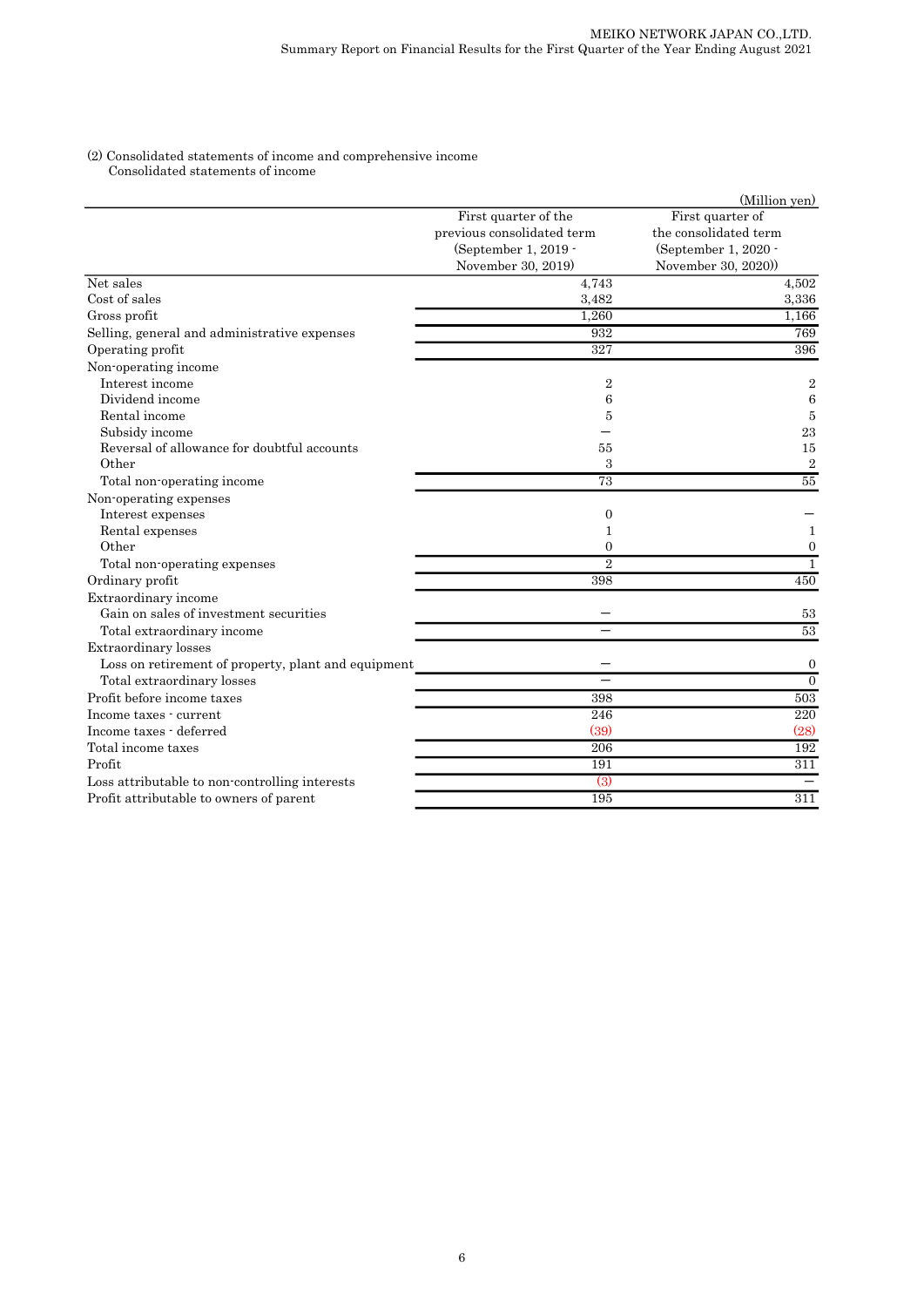### Consolidated statements of comprehensive income

|                                                                                   |                                                                                                    | (Million yen)                                                                             |  |
|-----------------------------------------------------------------------------------|----------------------------------------------------------------------------------------------------|-------------------------------------------------------------------------------------------|--|
|                                                                                   | First quarter of the<br>previous consolidated term<br>(September 1, $2019 -$<br>November 30, 2019) | First quarter of<br>the consolidated term<br>(September 1, $2020 -$<br>November 30, 2020) |  |
| Profit                                                                            |                                                                                                    |                                                                                           |  |
| Other comprehensive income                                                        | 191                                                                                                | 311                                                                                       |  |
| Valuation difference on available-for-sale securities                             | 517                                                                                                | (8)                                                                                       |  |
| Share of other comprehensive income of entities accounted for using equity method | $\left( 0 \right)$                                                                                 | $\Omega$                                                                                  |  |
| Total other comprehensive income<br>Comprehensive income                          | 516                                                                                                | (8)                                                                                       |  |
| Comprehensive income attributable to                                              | 708                                                                                                | 302                                                                                       |  |
| Comprehensive income attributable to owners of parent                             | 711                                                                                                | 302                                                                                       |  |
| Comprehensive income attributable to non-controlling interests                    | $\left(3\right)$                                                                                   |                                                                                           |  |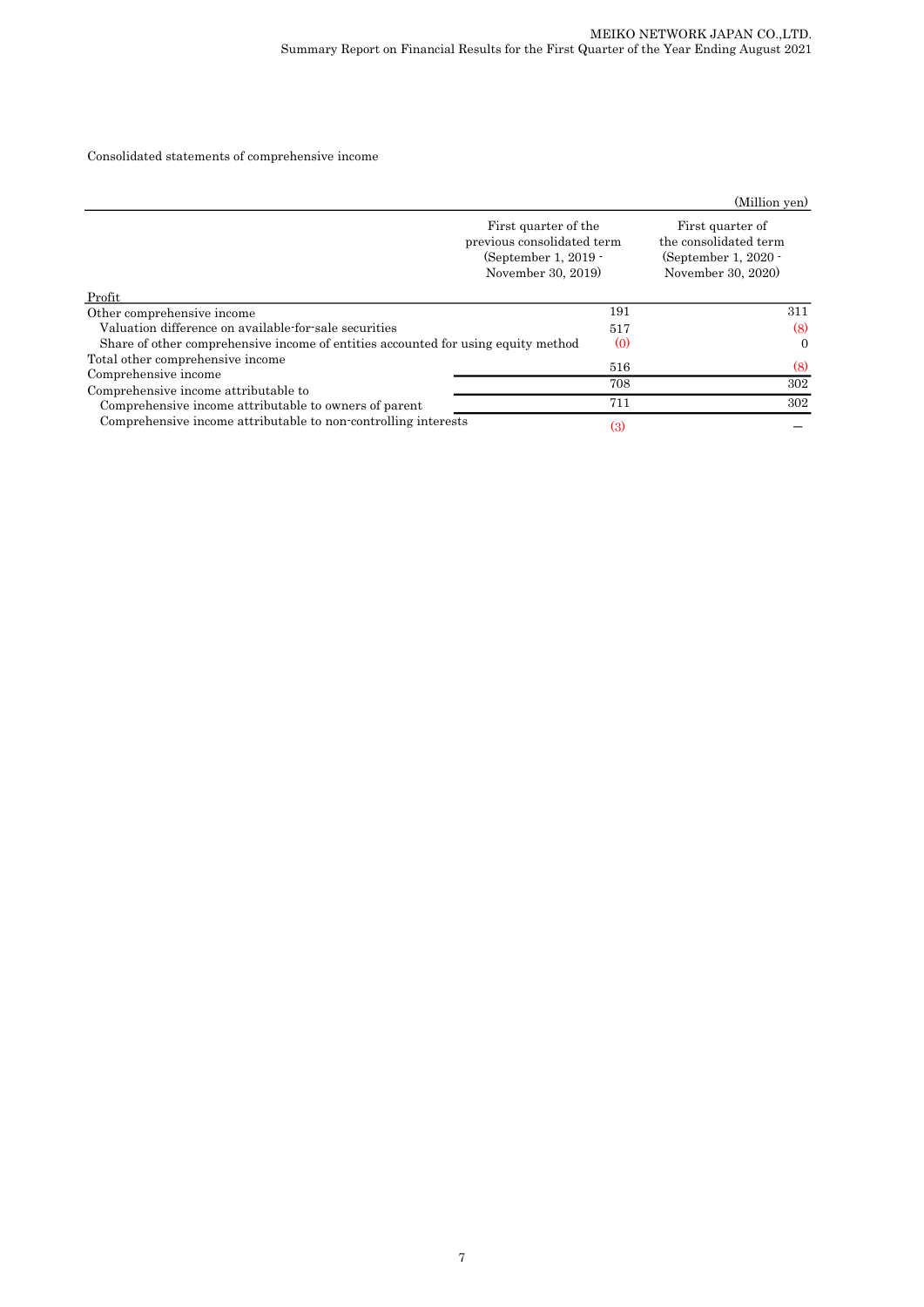# Segment Information

- Ⅰ Three months ended November 30, 2019(From September 1, 2019 to November 30, 2019)
- 1.Information about Segment Sales and Income (Loss)

| (Million of Yen)     |                                                    |                                          |                                 |       |         |       |
|----------------------|----------------------------------------------------|------------------------------------------|---------------------------------|-------|---------|-------|
|                      | Reportable segment                                 |                                          |                                 |       |         |       |
|                      | Meiko<br>Gijuku<br>directly<br>operated<br>schools | Meiko<br>Gijuku<br>franchised<br>schools | Japanese<br>language<br>schools | Total | Others* | Total |
| Net sales            |                                                    |                                          |                                 |       |         |       |
| Sales to third party | 2,392                                              | 1,101                                    | 381                             | 3,875 | 867     | 4,743 |
| Intersegment sales   | —                                                  | 188                                      | —                               | 188   | 27      | 216   |
| Total                | 2,392                                              | 1,290                                    | 381                             | 4,064 | 895     | 4,959 |
| Segment income(loss) | (30)                                               | 498                                      | 43                              | 511   | 117     | 629   |

(Note)\* "Others" consists of the operating segments not included in reportable segments. It includes Kids Business (Afterschool), Sports Business (Meiko Soccer School), Waseda Academy Kobetsu Schools and other businesses of consolidated subsidiaries.

2.Difference between the Total of the Reportable Segments' Measures of Profit or Loss and Income according to Consolidated Quarterly Statements of Income, and the Main Components of the Difference (Matters related to Adjustment of Difference)  $(11)$   $(37)$ 

|                                                             | (Million of Yen) |
|-------------------------------------------------------------|------------------|
| Income(Loss)                                                | Amount           |
| Reportable segment total                                    | 511              |
| Income(Loss) for "Others" category                          | 117              |
| Corporate expenses <sup>*</sup>                             | (301)            |
| Operating income reported on quarterly statements of income | 327              |

(Note)\* Corporate expenses are mainly expenses that relate to the General Affairs section of the parent company that are not attributable to the reportable segment.

- Ⅱ Three months ended November 30, 2020 (From September 1, 2020 to November 30, 2020)
- 1.Information about Segment Sales and Income (Loss)

|                      |                                                    |                                          |                                 |       |         | (Million of Yen) |
|----------------------|----------------------------------------------------|------------------------------------------|---------------------------------|-------|---------|------------------|
|                      | Reportable segment                                 |                                          |                                 |       |         |                  |
|                      | Meiko<br>Gijuku<br>directly<br>operated<br>schools | Meiko<br>Gijuku<br>franchised<br>schools | Japanese<br>language<br>schools | Total | Others* | Total            |
| Net sales            |                                                    |                                          |                                 |       |         |                  |
| Sales to third party | 2,605                                              | 1,026                                    | 191                             | 3,823 | 679     | 4,502            |
| Intersegment sales   |                                                    | 203                                      |                                 | 203   | 6       | 210              |
| Total                | 2,605                                              | 1,230                                    | 191                             | 4,027 | 685     | 4,713            |
| Segment income(loss) | 145                                                | 462                                      | (22)                            | 584   | 77      | 662              |

(Note)\* "Others" consists of the operating segments not included in reportable segments. It includes Kids Business (Afterschool), Sports Business (Meiko Soccer School), Waseda Academy Kobetsu Schools and other businesses of consolidated subsidiaries.